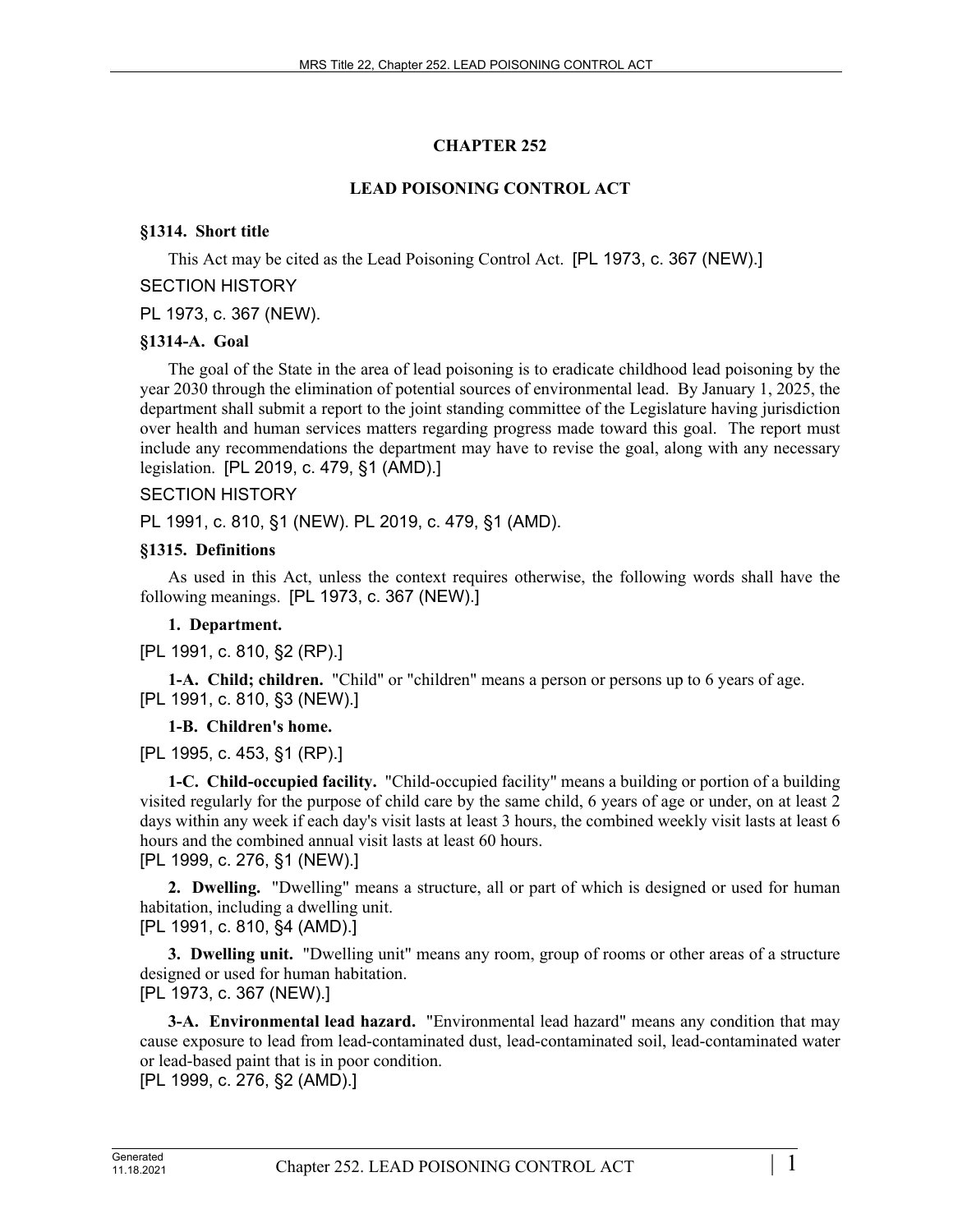**3-B. Environmental lead inspection.** "Environmental lead inspection" means a lead inspection as defined in rules of the Department of Environmental Protection in chapter 424, "Lead Management Regulations."

[PL 1999, c. 276, §3 (AMD).]

**3-C. Environmental lead investigation.** "Environmental lead investigation" means a detailed and extensive investigation to determine the potential cause of a confirmed case of lead poisoning in a child.

[PL 1999, c. 276, §3 (AMD).]

**3-D. Interim controls.** "Interim controls" means a set of measures designed to temporarily reduce human exposure or likely exposure to lead-based paint hazards, including specialized cleaning, repairs, maintenance, painting, temporary containment, ongoing monitoring of lead-based paint hazards or potential hazards and the establishment and operation of management and resident education programs. [PL 1997, c. 375, §1 (AMD).]

**4. Exposed surface.** 

[PL 1991, c. 810, §6 (RP).]

**4-A. Health care provider.**  [PL 2011, c. 183, §1 (RP).]

**4-B. Lead abatement.** "Lead abatement" means any measure or set of measures designed to permanently eliminate lead-based paint hazards. "Lead abatement" includes, but is not limited to:

A. The removal of lead-based paint and lead-contaminated dust, the permanent enclosure or encapsulation of lead-based paint, the replacement of lead-painted surfaces or fixtures and the removal or covering of lead-contaminated soil; and [PL 1997, c. 375, §2 (NEW).]

B. All preparation, cleanup and post-abatement clearance testing activities associated with such measures. [PL 1997, c. 375, §2 (NEW).]

"Lead abatement" does not include renovation and remodeling as defined in Title 38, section 1291, subsection 26.

For the purpose of this subsection, "permanently" means for at least 20 years. [PL 1997, c. 375, §2 (AMD).]

**4-C. Lead abatement contractor.** 

[PL 1997, c. 375, §3 (RP).]

**4-D. Lead abatement design consultant.** 

[PL 1997, c. 375, §3 (RP).]

**4-E. Lead abatement project supervisor.** 

[PL 1997, c. 375, §3 (RP).]

**4-F. Lead abatement worker.** 

[PL 1997, c. 375, §3 (RP).]

**4-G. Lead-based paint activities.** "Lead-based paint activities" means inspection, risk assessment, lead abatement design, lead abatement and services related to lead-based paint such as interim controls, lead screening, lead determination and deleading. [PL 1997, c. 375, §4 (NEW).]

**5. Lead-based substance.** "Lead-based substance" means any substance that contains lead at a level that constitutes or potentially constitutes an environmental lead hazard. [PL 1991, c. 810, §8 (RPR).]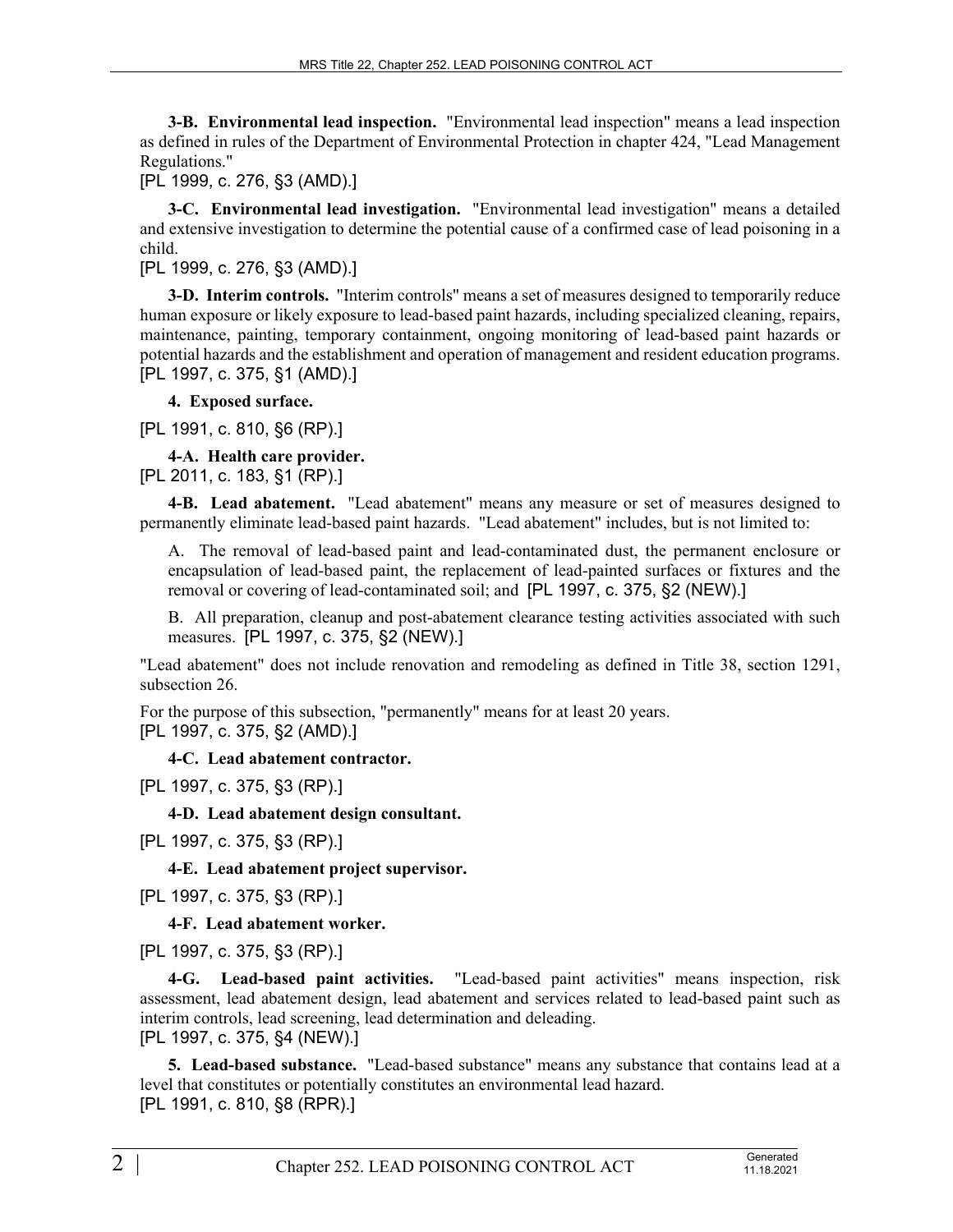**5-A. Lead-free.** "Lead-free" means that a residential child-care facility or preschool facility, dwelling or premises contains no lead that is injurious or that could be injurious in the future. [PL 1995, c. 453, §4 (AMD).]

**5-B. Lead inspector.** "Lead inspector" means a person licensed by the Department of Environmental Protection pursuant to Title 38, chapter 12‑B to perform environmental lead inspections. [PL 1997, c. 375, §5 (AMD).]

**5-C. Lead poisoning.** "Lead poisoning" means a confirmed elevated level of blood lead that is equal to or exceeds 5 micrograms per deciliter. [PL 2019, c. 201, §1 (AMD).]

**5-D. Lead-safe.** "Lead-safe" means that a residential child-care facility or preschool facility, dwelling or premises does not contain lead at a level or in a condition that constitutes an environmental lead hazard.

[PL 1995, c. 453, §5 (AMD).]

**5-E. Occupant.** "Occupant" means a person who resides in or uses regularly a dwelling, residential child-care facility or preschool facility. [PL 1995, c. 453, §5 (AMD).]

**5-F. Owner.** "Owner" means any person who individually, jointly or in common with others:

A. [PL 1995, c. 453, §5 (RP).]

B. [PL 1995, c. 453, §5 (RP).]

C. Is the chief executive officer of the municipality, school administrative unit or state agency that controls the use of publicly owned property; [PL 1995, c. 453, §5 (AMD).]

D. Is a mortgagee who has taken actual possession in accordance with applicable law. A mortgagee who has not taken actual possession is not the owner; or [PL 1995, c. 453, §5 (AMD).]

E. Is characterized by the following:

(1) Has legal title to any dwelling or premises;

(2) Has charge, care or control of any premises as owner or agent of the owner and has authority to expend money for compliance with the state sanitary code or as an executor, an administrator, a trustee or a guardian of the estate or the holder of legal title;

(3) Is a real estate property manager or other entity that has the authority to fund capital or major property rehabilitation on the owner's behalf;

(4) Is an estate or trust of which the premises is a part or the grantor or beneficiary of an estate or trust; or

(5) Is the association of unit owners of a condominium or cooperative, which is considered as owner solely with respect to common areas and exterior surfaces and fixtures of that condominium or cooperative. [PL 1995, c. 453, §5 (NEW).]

#### [PL 1995, c. 453, §5 (AMD).]

**6. Person.** "Person" means any individual, firm, corporation, association or partnership and the State and any political subdivision of the State.

[PL 1991, c. 810, §10 (AMD).]

**6-A. Premises.** "Premises" means a plotted lot or part of a plotted lot, an unplotted lot or a parcel of land, including developed and undeveloped land and any structure that exists on the land, if the lot, parcel or structure is used by children.

[PL 1991, c. 810, §11 (NEW).]

**6-B. Preschool facility.**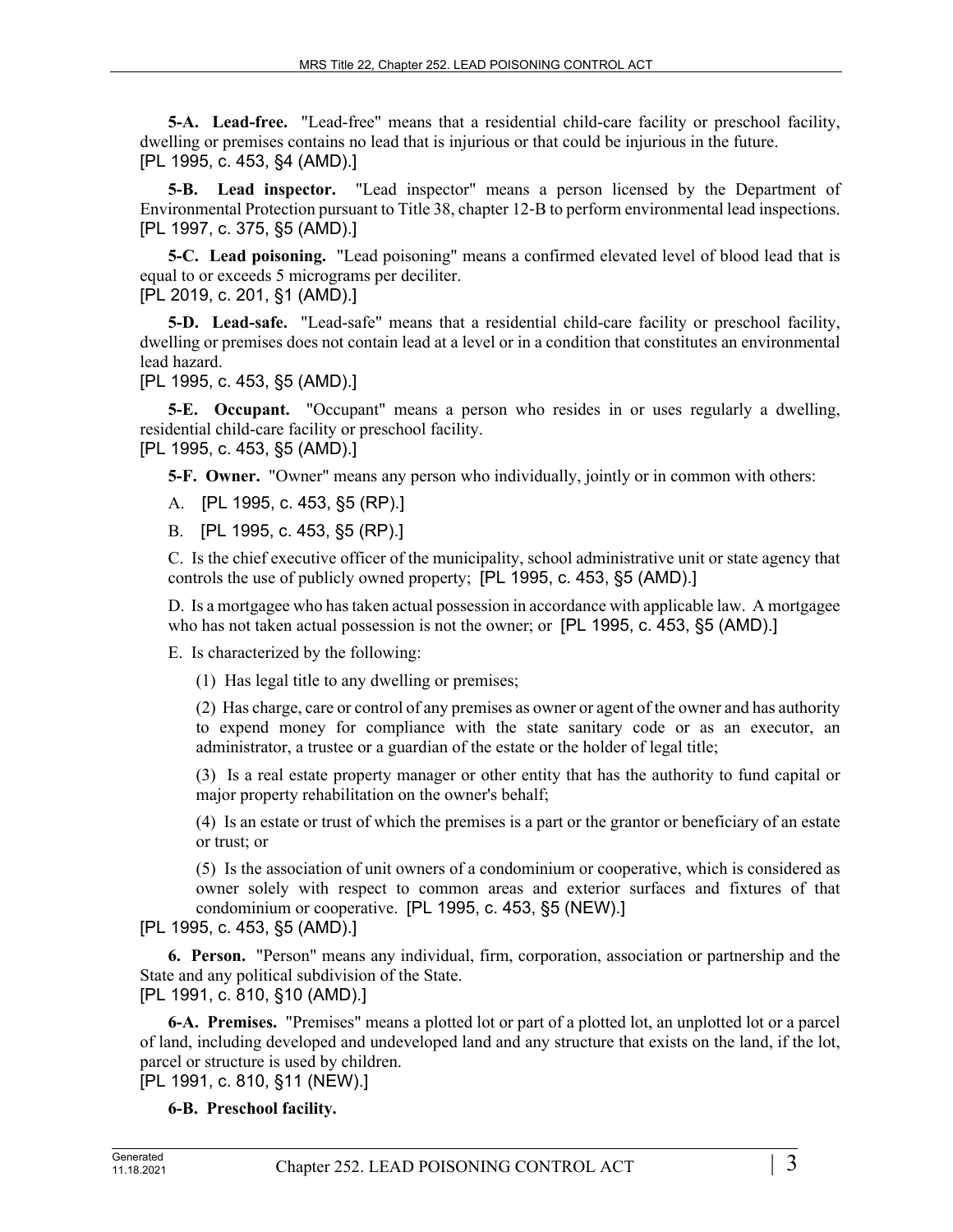[PL 1999, c. 276, §4 (RP).]

**6-C. Small preschool facility.** 

[PL 1999, c. 276, §5 (RP).]

**6-D. Single-family residence.** "Single-family residence" means a dwelling consisting of only one dwelling unit.

[PL 1999, c. 276, §6 (NEW).]

**7. Sale or sell.** 

[PL 1991, c. 810, §12 (RP).]

**7-A. State investigator.** "State investigator" means a lead inspector who is employed or authorized by the department to conduct environmental lead investigations. [PL 1991, c. 810, §13 (NEW).]

**8. Toys.** 

[PL 1991, c. 810, §14 (RP).]

**9. Lead poisoning.** 

[PL 1991, c. 810, §15 (RP).]

**10. Commissioner.** 

[PL 1991, c. 810, §16 (RP).]

**11. Child care facility.** 

[PL 1991, c. 810, §17 (RP).]

SECTION HISTORY

PL 1973, c. 367 (NEW). PL 1975, c. 239, §1 (AMD). PL 1975, c. 293, §4 (AMD). PL 1991, c. 810, §§2-17 (AMD). PL 1995, c. 453, §§1-6 (AMD). PL 1997, c. 375, §§1-5 (AMD). PL 1997, c. 494, §3 (AMD). PL 1997, c. 494, §15 (AFF). PL 1999, c. 276, §§1-6 (AMD). PL 2011, c. 183, §1 (AMD). PL 2015, c. 267, Pt. LLLL, §1 (AMD). PL 2019, c. 201, §1 (AMD).

## **§1315-A. Authority of the department**

The commissioner may take any action that is in accordance with the purposes of this chapter and is within the powers granted in this Title to protect the public from lead poisoning. That action may include, but is not limited to, the following: [PL 1995, c. 453, §7 (AMD).]

**1. Reduction and abatement program.** The establishment of programs to reduce lead-based substances and abate environmental lead hazards; and [PL 1991, c. 810, §18 (NEW).]

**2. Interagency agreements.** The development of interagency agreements with any pertinent federal, state or local agency, including, but not limited to, public housing authorities, energy efficiency programs and home maintenance and improvement programs.

[PL 1991, c. 810, §18 (NEW).]

## SECTION HISTORY

PL 1991, c. 810, §18 (NEW). PL 1995, c. 453, §7 (AMD).

#### **§1316. Restrictions on use of lead-based substances**

A person may not use or apply lead-based substances: [PL 1991, c. 810, §19 (AMD).]

**1. Interiors.** In or upon any exposed surface of a dwelling, residential child-care facility or preschool facility;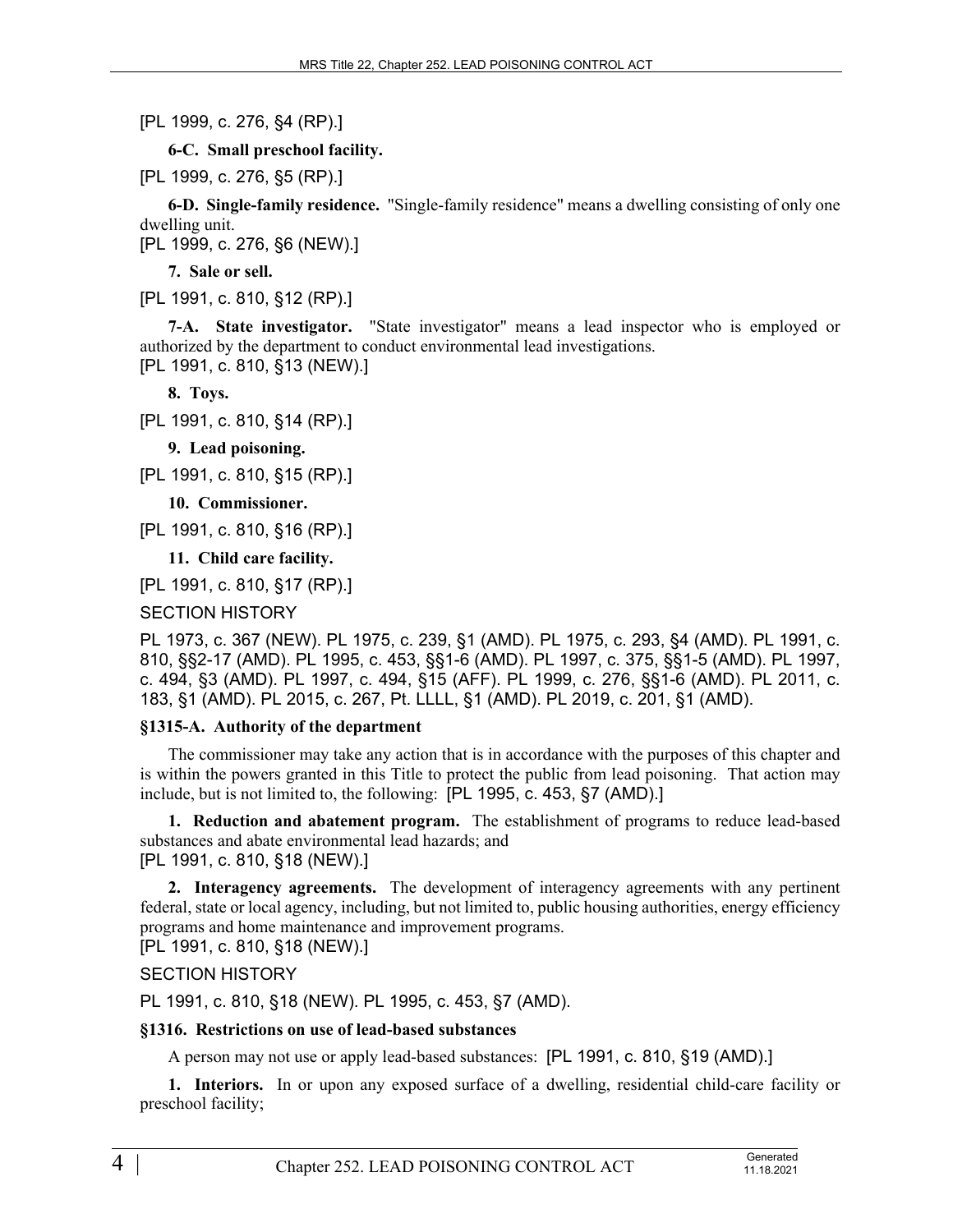[PL 1995, c. 453, §8 (AMD).]

**2. Fixtures.** In or upon any fixtures or other objects used, installed or located in or upon any exposed surface of a dwelling, residential child-care facility or preschool facility or intended to be so used, installed or located; and

[PL 1995, c. 453, §8 (AMD).]

**3. Toys and furniture.** In and upon toys or household furniture. [PL 1973, c. 367 (NEW).]

#### SECTION HISTORY

PL 1973, c. 367 (NEW). PL 1975, c. 239, §2 (AMD). PL 1991, c. 810, §19 (AMD). PL 1995, c. 453, §8 (AMD).

#### **§1316-A. Restrictions on lead-containing children's products**

**1. Definitions.** As used in this section, unless the context otherwise indicates, the following terms have the following meanings.

A. "Child" means a person under 12 years of age. [PL 2007, c. 604, §1 (NEW); PL 2007, c. 604, §3 (AFF).]

B. "Child care article" means a product designed or intended by the manufacturer to facilitate the sleep, relaxation or feeding of children or to help children with sucking or teething. [PL 2007, c. 604, §1 (NEW); PL 2007, c. 604, §3 (AFF).]

C. "Children's jewelry" means jewelry that is made for, marketed for use by or marketed to a child and that is:

(1) Represented by its packaging, display, distribution or advertising as appropriate for use by children;

(2) Sold in conjunction with, attached to or packaged together with other products that are packaged, displayed or advertised as appropriate for use by children;

(3) Sized for children and not intended for use by adults;

(4) Sold in a vending machine; or

(5) Sold in a retail store, catalog or website, or in a defined area of that store, catalog or website, in which a person exclusively offers for sale products that are packaged, displayed or advertised as appropriate for use by children. [PL 2007, c. 604, §1 (NEW); PL 2007, c. 604, §3 (AFF).]

D. "Children's lunch box" means a fabricated container marketed or intended for use to carry food or drink for consumption by a child. [PL 2007, c. 604, §1 (NEW); PL 2007, c. 604, §3 (AFF).]

E. "Children's product" means a product that is marketed for use by a child or the use of which by a child is foreseeable, including but not limited to a toy, child care article, children's lunch box or children's jewelry. [PL 2007, c. 604, §1 (NEW); PL 2007, c. 604, §3 (AFF).]

F. "Lead-containing children's product" means a children's product that:

(1) Contains lead in the aggregate, excluding lead in a paint or surface coating, at more than .009% of the total weight or is made with a product component containing lead at more than .009% of the total weight of the product component, except that if the product or product component lead level is preempted by federal law then the federal standard for lead level governs; or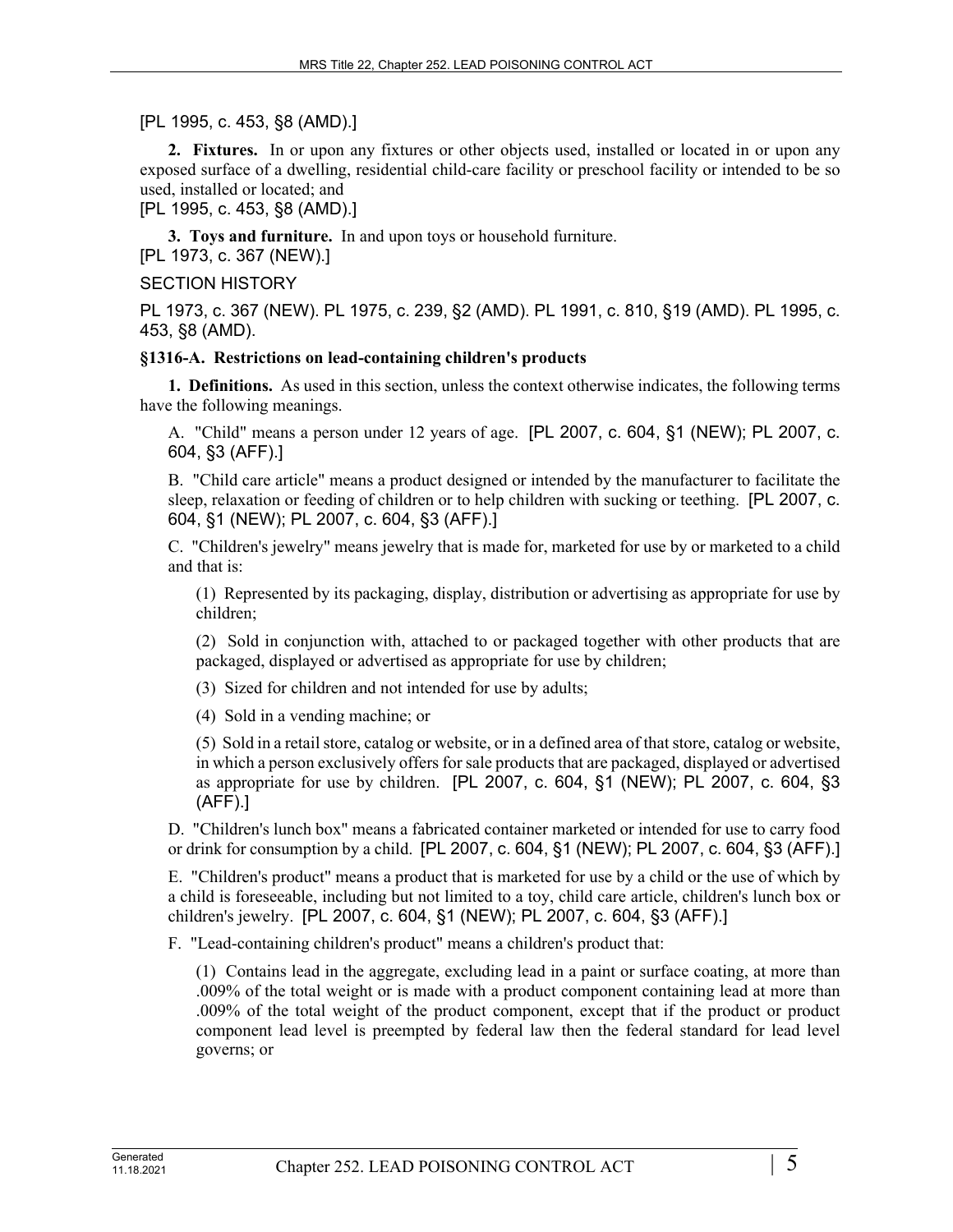(2) Is coated with a paint or surface coating with a lead content that exceeds the Consumer Product Safety Commission safety rule as established in 16 Code of Federal Regulations, Part 1303, as amended. [PL 2007, c. 604, §1 (NEW); PL 2007, c. 604, §3 (AFF).]

G. "Toy" means a product designed and made for the amusement of a child or for the child's use in play. [PL 2007, c. 604, §1 (NEW); PL 2007, c. 604, §3 (AFF).] [PL 2007, c. 604, §1 (NEW); PL 2007, c. 604, §3 (AFF).]

**2. Restriction.** Beginning July 1, 2009, a person may not manufacture, or knowingly sell, distribute or offer for sale or distribution, a lead-containing children's product except as provided in subsection 3.

[PL 2007, c. 604, §1 (NEW); PL 2007, c. 604, §3 (AFF).]

**3. Exception.** The restrictions imposed in subsection 2 do not apply to consumer electronic products in which the lead-containing component is inaccessible to children, including but not limited to electronic toys, personal computers, audio and video equipment, calculators, wireless telephones, game consoles, hand-held electronic and electrical devices that incorporate a video screen used to access interactive software, and their related devices and products that comply with the provisions of directive 2002/95/EC of the European Union as adopted by the European Parliament and the Council of the European Union.

[PL 2007, c. 604, §1 (NEW); PL 2007, c. 604, §3 (AFF).]

**4. Enforcement.** This section may be enforced in a civil action brought by the Attorney General under the Maine Unfair Trade Practices Act, except that the following provisions apply as penalties for violations of this section.

A. For the first violation by a manufacturer a warning must be given instead of an enforcement by the Attorney General if the employer has the equivalent of 25 or fewer full-time, year-round employees. [PL 2007, c. 604, §1 (NEW); PL 2007, c. 604, §3 (AFF).]

B. For all other violations the following provisions apply as penalties for violations of this section.

(1) For the first violation of this section, the penalty is not more than \$100 per children's product manufactured, sold, distributed or offered for sale or distribution, with the total penalty not to exceed \$5,000.

(2) For a 2nd violation of this section, the penalty is not more than \$500 per children's product manufactured, sold, distributed or offered for sale or distribution, with the total penalty not to exceed \$25,000.

(3) For a 3rd or subsequent violation of this section, the penalty is not more than \$1,000 per children's product manufactured, sold, distributed or offered for sale or distribution, with the total penalty not to exceed \$50,000.

(4) A penalty under this section may be waived by the court if it is determined that the person in good faith and with due diligence attempted to comply with the requirements of this section and promptly corrected after discovery any noncompliance with this section. [PL 2007, c. 604, §1 (NEW); PL 2007, c. 604, §3 (AFF).]

[PL 2007, c. 604, §1 (NEW); PL 2007, c. 604, §3 (AFF).]

**5. Lead Poisoning Prevention Fund.** Penalties collected under this section must be paid to the Lead Poisoning Prevention Fund established pursuant to section 1322‑E.

[PL 2007, c. 604, §1 (NEW); PL 2007, c. 604, §3 (AFF).]

SECTION HISTORY

PL 2007, c. 604, §1 (NEW). PL 2007, c. 604, §3 (AFF).

**§1317. Sale of lead base articles restricted**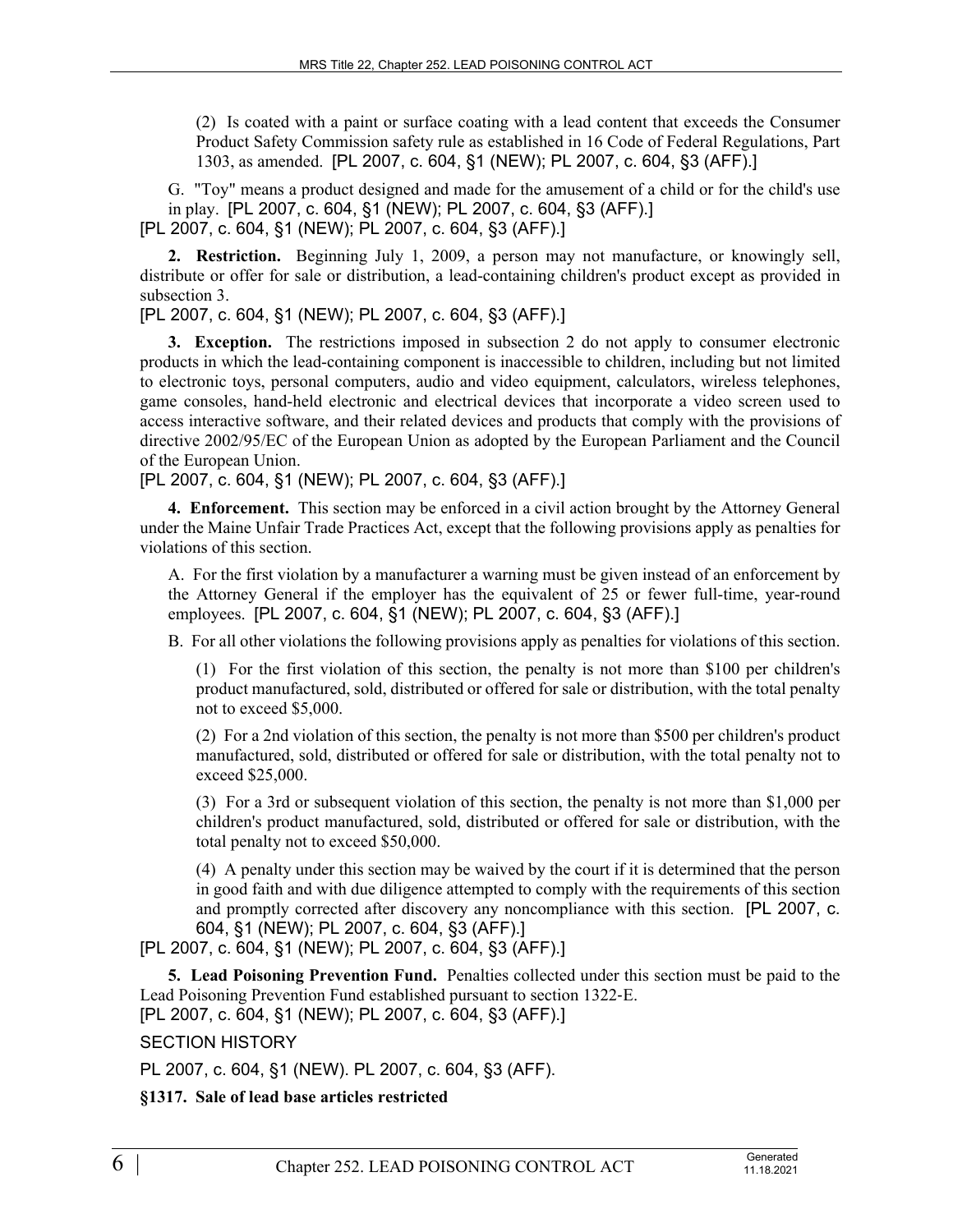# **(REPEALED)**

## SECTION HISTORY

PL 1973, c. 367 (NEW). PL 1975, c. 239, §3 (AMD). PL 1991, c. 810, §20 (RP).

## **§1317-A. Early diagnosis program**

## **(REPEALED)**

## SECTION HISTORY

PL 1975, c. 239, §4 (NEW). PL 1981, c. 470, §A63 (AMD). PL 1991, c. 810, §21 (RPR). PL 1999, c. 276, §7 (AMD). PL 2001, c. 683, §1 (RP). PL 2001, c. 683, §10 (AFF).

## **§1317-B. Educational and publicity program**

The commissioner shall institute an educational and publicity program in order to inform the general public, health care providers and other appropriate groups of the dangers, frequency and sources of lead poisoning; the methods of preventing lead poisoning; and methods to abate lead-based substances and other environmental lead hazards from dwellings and premises. [PL 1991, c. 810, §22 (AMD).]

## SECTION HISTORY

PL 1975, c. 239, §4 (NEW). PL 1989, c. 331 (AMD). PL 1991, c. 810, §22 (AMD).

## **§1317-C. Screening by health care providers**

**1. Screening.** All health care providers shall advise parents of the availability and advisability of screening their children for lead poisoning. A health care program that receives funds from the State and has a child health component shall provide screening of children for lead poisoning in accordance with rules adopted by the department.

## [PL 2001, c. 683, §2 (AMD); PL 2001, c. 683, §10 (AFF).]

**2. Data.** At least annually, the department shall analyze and summarize lead-screening information provided by health care providers, facilities and programs and provide the information to other state and local agencies involved in lead-poisoning issues. The information must also be provided to interested parties on request in a format that is easily understood by the general public. [PL 2007, c. 628, Pt. A, §1 (AMD).]

**3. Confidentiality.** Unless otherwise authorized by section 42, subsection 5, the department may not release any information described in subsection 2 regarding the screening of children for lead poisoning or the source of any lead exposure if that information identifies children, families or other persons, directly or indirectly. The department may disclose information that relates to the address of a residential unit in which an environmental lead hazard or case of lead poisoning has been identified if the disclosure contains only the information necessary to advance the public health and does not directly identify an individual.

[PL 2007, c. 628, Pt. A, §2 (NEW).]

# SECTION HISTORY

PL 1991, c. 810, §23 (NEW). PL 2001, c. 683, §2 (AMD). PL 2001, c. 683, §10 (AFF). PL 2007, c. 628, Pt. A, §§1, 2 (AMD).

## **§1317-D. Lead poisoning risk assessment and blood lead level testing program**

The commissioner shall establish a lead poisoning risk assessment and blood lead level testing program, referred to in this section as the "program," for assessment of lead poisoning risks to children and the testing of blood lead levels in children in accordance with this section and within the limits of available funding. [PL 2001, c. 683, §3 (NEW); PL 2001, c. 683, §10 (AFF).]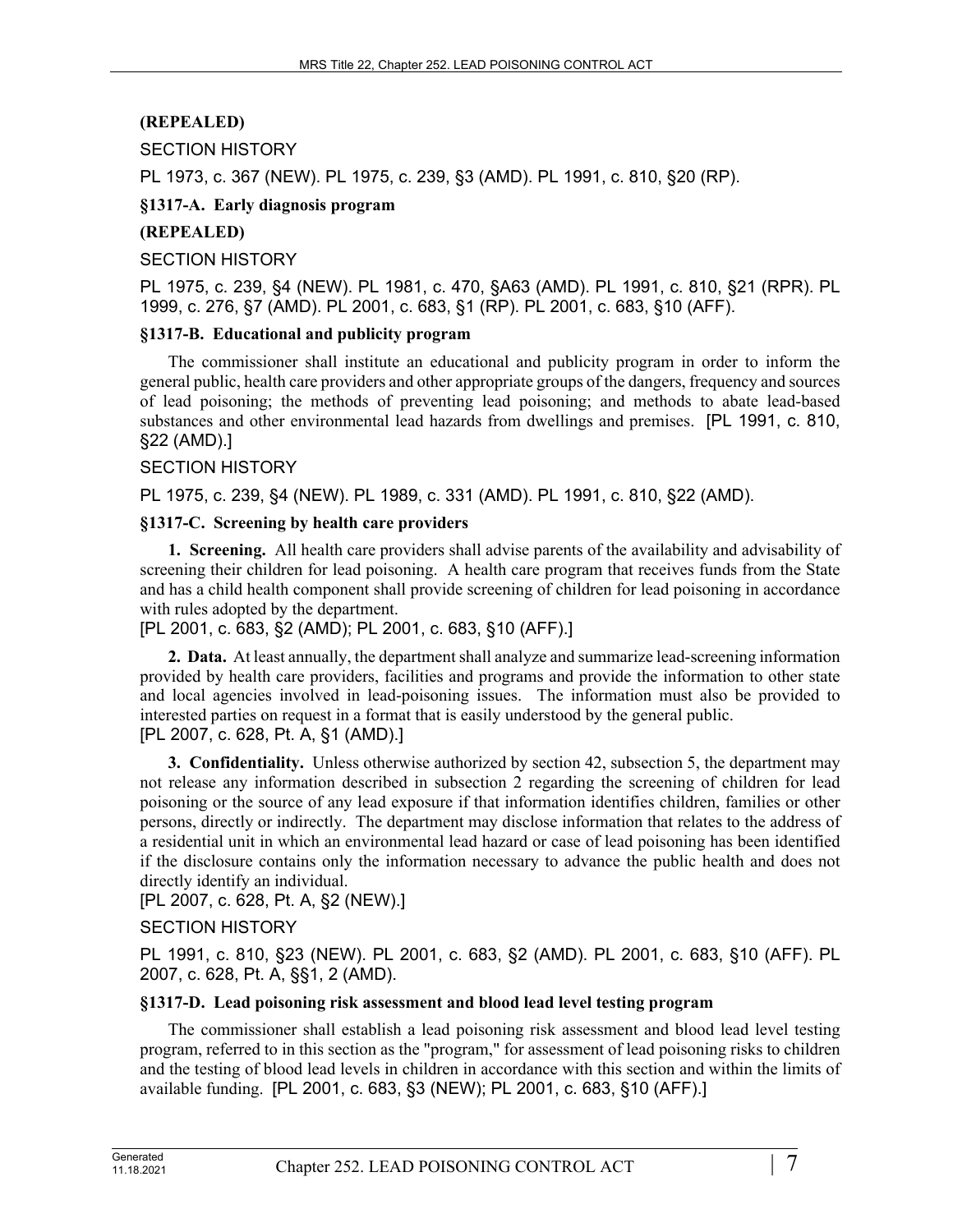**1. Lead poisoning risk assessment tool.** The program must include a simplified lead poisoning risk assessment tool, developed by the department, based on questions from the United States Department of Health and Human Services, Centers for Disease Control and Prevention. [PL 2001, c. 683, §3 (NEW); PL 2001, c. 683, §10 (AFF).]

**2. Information.** The program must include the distribution of information on lead poisoning risk assessment to providers for children.

[PL 2001, c. 683, §3 (NEW); PL 2001, c. 683, §10 (AFF).]

**3. Testing of children covered by MaineCare program.** As required by Section  $1905(r)(5)$  of the Social Security Act and the federal Omnibus Budget Reconciliation Act of 1989, the program must require the testing of blood lead levels of all children covered by the MaineCare program at one year of age and 2 years of age. The drawing of blood for the testing may be done in the health care provider's office or may be referred to another laboratory.

[PL 2001, c. 683, §3 (NEW); PL 2001, c. 683, §10 (AFF).]

**4. Testing of children not covered by MaineCare program.** The program must require the testing of blood lead levels of all children not covered by the MaineCare program at one year of age and 2 years of age. The drawing of blood for the testing may be done in the health care provider's office or may be referred to another laboratory.

[PL 2019, c. 479, §2 (AMD).]

**5. Inspections.** The program must conduct comprehensive environmental lead inspections and technical assistance and give advice regarding the appropriate reduction of environmental lead hazards to families with children who have elevated levels of lead in their blood. [PL 2001, c. 683, §3 (NEW); PL 2001, c. 683, §10 (AFF).]

**6. Funding.** As resources permit and in accordance with rules adopted by the department, pursuant to section 1323, the program must include payment by the department for blood lead level testing and related services and diagnostic evaluations when a child's parent is unable to pay and does not have health coverage for testing and services.

[PL 2001, c. 683, §3 (NEW); PL 2001, c. 683, §10 (AFF).]

**7. Exception.** This section does not apply to a child whose parent or guardian objects to that child's participation in the program on the grounds that the assessment or testing is contrary to the parent's or guardian's sincerely held religious or philosophical beliefs.

[PL 2001, c. 683, §3 (NEW); PL 2001, c. 683, §10 (AFF).]

SECTION HISTORY

PL 2001, c. 683, §3 (NEW). PL 2001, c. 683, §10 (AFF). PL 2019, c. 479, §2 (AMD).

**§1318. Warning on lead base substance**

## **(REPEALED)**

SECTION HISTORY

PL 1973, c. 367 (NEW). PL 1991, c. 810, §24 (RP).

**§1319. Report by physicians of suspected lead poisoning**

**(REPEALED)**

SECTION HISTORY

PL 1973, c. 367 (NEW). PL 1975, c. 239, §5 (AMD). PL 1991, c. 810, §25 (AMD). PL 1999, c. 276, §8 (RP).

**§1319-A. Laboratory testing**

**(REPEALED)**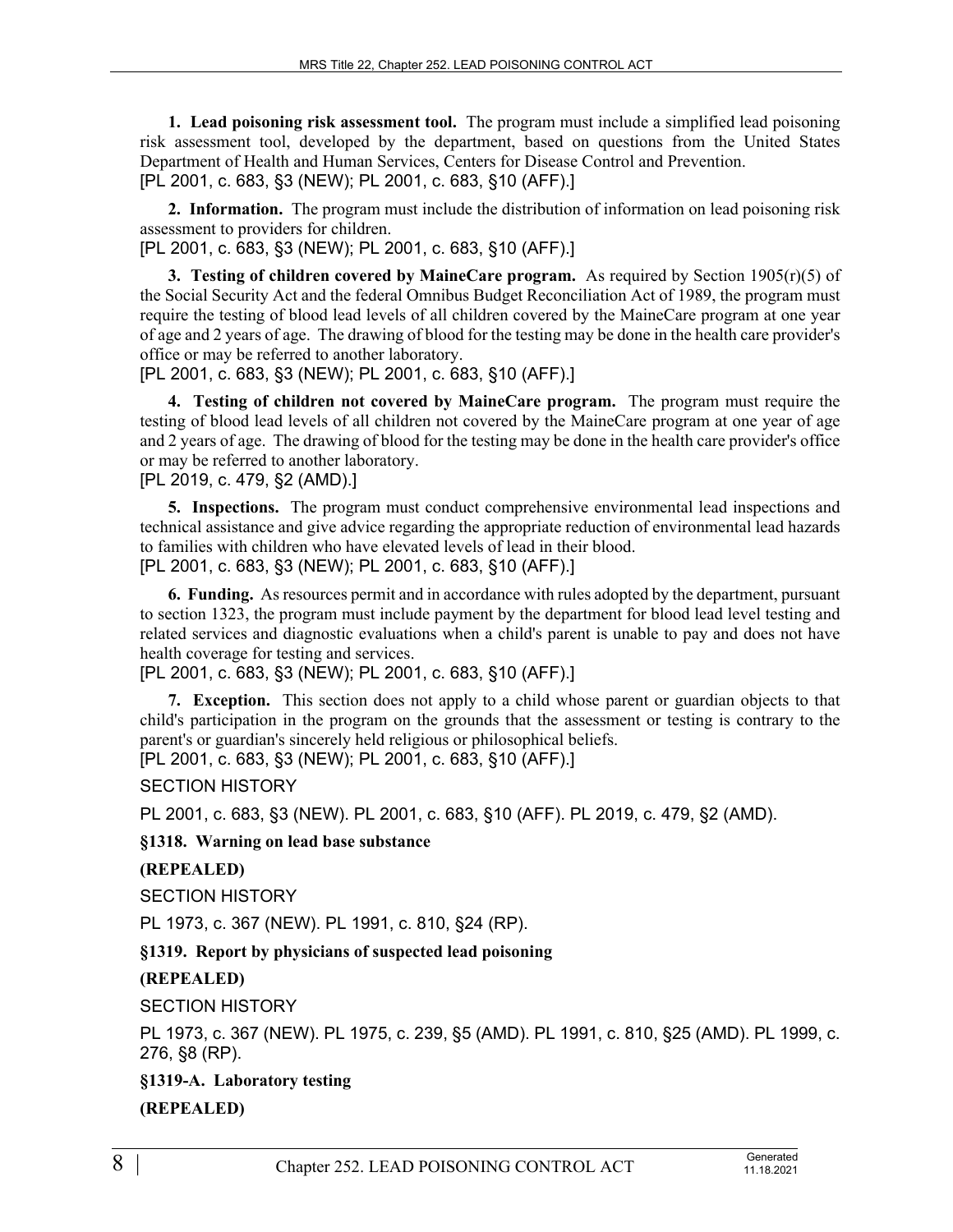### SECTION HISTORY

PL 1991, c. 810, §26 (NEW). PL 2001, c. 683, §4 (AMD). PL 2001, c. 683, §10 (AFF). PL 2011, c. 183, §2 (RP).

**§1319-B. Inspection of residential child-care facilities and preschool facilities**

## **(REPEALED)**

SECTION HISTORY

PL 1991, c. 810, §26 (NEW). PL 1995, c. 453, §9 (RPR). PL 1999, c. 276, §9 (RP).

#### **§1319-C. Screening for potential lead hazards**

**1. Annual screening required.** The department shall require a child care facility and the premises of a family child care provider as defined in chapter 1673 and a nursery school as defined in chapter 1675 to have an annual screening for potential lead hazards. If potential lead hazards are identified, a full lead inspection must be conducted.

[PL 2005, c. 530, §2 (AMD).]

**1-A. Lead-safe status.** A facility found to have lead hazards shall abate or remediate the hazards to at least a lead-safe status.

[PL 2003, c. 421, §4 (NEW).]

**2. Exemptions.** A facility may be exempt from subsection 1 if:

A. The facility was constructed in 1978 or later; [PL 1999, c. 276, §10 (NEW).]

B. The facility has been certified as lead-safe within the previous 12 months; [PL 1999, c. 276, §10 (NEW).]

C. The facility has been certified as lead-free; or [PL 1999, c. 276, §10 (NEW).]

D. The facility does not serve any children under 6 years of age. [PL 1999, c. 276, §10 (NEW).] [PL 2003, c. 421, §5 (AMD).]

**3. Approval dependent on compliance.** As of July 1, 1998, a family child care provider, child care facility or nursery school may not be licensed, registered or otherwise approved or receive any state funds unless it is in compliance with this section.

[PL 2021, c. 35, §1 (AMD).]

#### SECTION HISTORY

PL 1999, c. 276, §10 (NEW). PL 2003, c. 421, §§3-5 (AMD). PL 2005, c. 530, §§2,3 (AMD). PL 2021, c. 35, §1 (AMD).

#### **§1319-D. Laboratory testing**

**1. Laboratories.** Except as provided in subsection 2, a blood sample taken from a child by a health care provider or laboratory to test for blood lead level must be sent to the Health and Environmental Testing Laboratory for analysis.

[PL 2011, c. 183, §3 (NEW).]

**2. Facilities approved by the department.** The department may approve the following facilities to test for blood lead level as long as the facility can perform in-office blood lead analyses for purposes of improving blood lead screening and the facility has demonstrated the ability to electronically submit all blood lead testing results and associated information to the department:

A. A Head Start facility; and [PL 2011, c. 183, §3 (NEW).]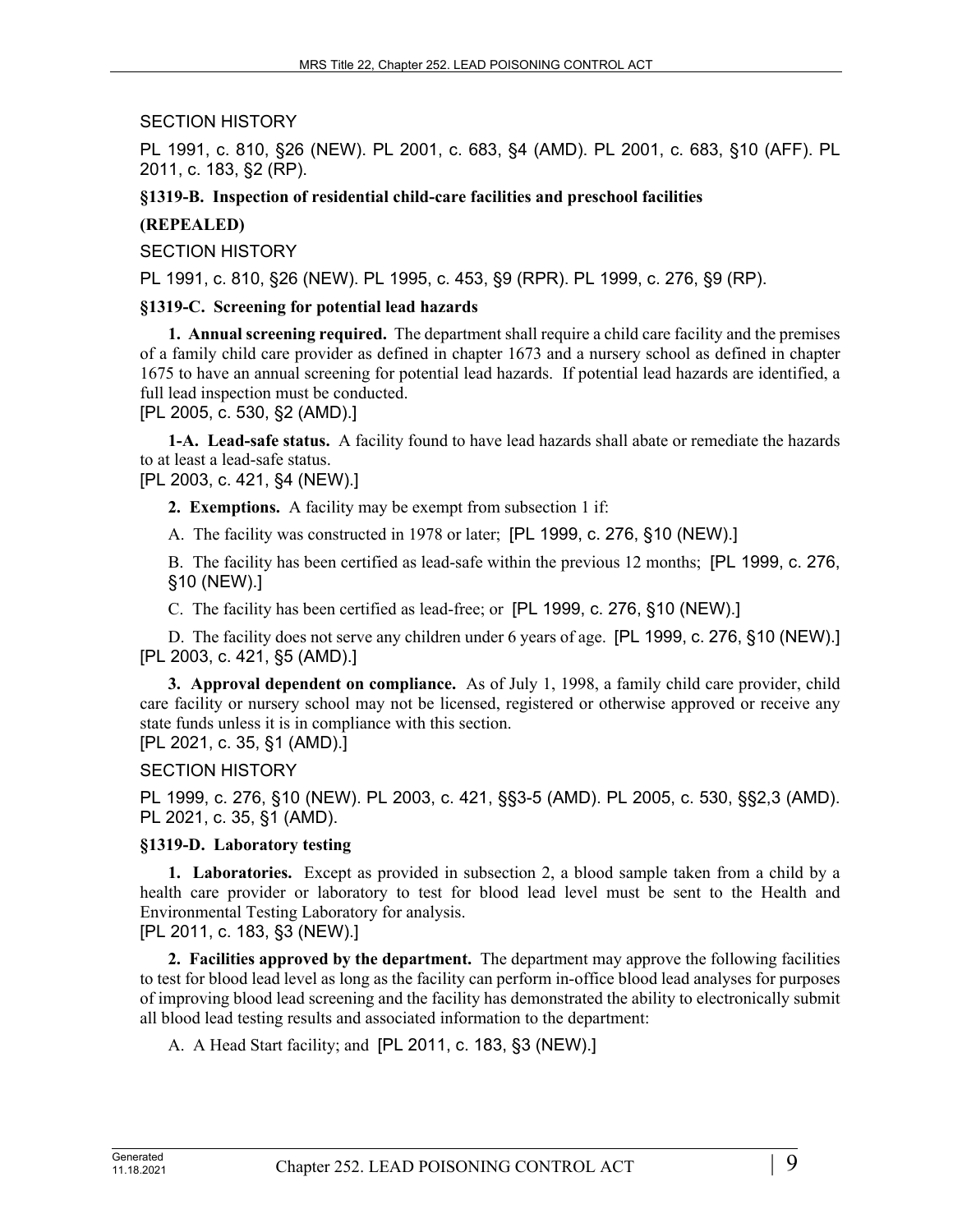B. A health care provider, health care facility or clinic that dispenses benefits of the Women, Infants and Children Special Supplemental Food Program of the federal Child Nutrition Act of 1966. [PL 2011, c. 183, §3 (NEW).]

[PL 2011, c. 183, §3 (NEW).]

**3. Rules.** The department shall adopt rules regarding blood lead testing conducted by:

A. The Health and Environmental Testing Laboratory; [PL 2011, c. 183, §3 (NEW).]

B. Health care providers, health care facilities and clinics that dispense benefits of the Women, Infants and Children Special Supplemental Food Program of the federal Child Nutrition Act of 1966; and [PL 2011, c. 183, §3 (NEW).]

C. Head Start facilities. [PL 2011, c. 183, §3 (NEW).] [PL 2011, c. 183, §3 (NEW).]

**4. Fees; dedicated account; uses.** Whenever possible when a blood lead test is performed by the Health and Environmental Testing Laboratory, the laboratory shall bill 3rd-party payors for services provided under this section and shall deposit all fees received into the Health and Environmental Testing Laboratory dedicated account. The Health and Environmental Testing Laboratory shall use the funds to:

A. Administer a child blood and environmental lead testing program that includes processing, analyzing and reporting child blood lead samples and materials that may contain lead; and [PL 2011, c. 183, §3 (NEW).]

B. Gather data and report laboratory results. [PL 2011, c. 183, §3 (NEW).] [PL 2011, c. 183, §3 (NEW).]

## SECTION HISTORY

PL 2011, c. 183, §3 (NEW).

## **§1320. Inspection of dwelling units and child-occupied facilities by department**

Any authorized representative of the department, upon presenting the appropriate credentials to the owner or occupant, or a representative of either, may inspect any dwelling unit or child-occupied facility at reasonable times for the purpose of ascertaining the presence of lead-based substances, and may remove samples or objects necessary for laboratory analysis. Inspections may be made only when there are reasonable grounds to suspect that there are lead-based substances in or upon the exposed surfaces of any dwelling unit or child-occupied facility, or upon the request of either the owner or the occupant with whom children reside, or when a case of lead poisoning has been reported. [PL 1999, c. 276, §11 (AMD).]

## SECTION HISTORY

PL 1973, c. 367 (NEW). PL 1975, c. 239, §6 (RPR). PL 1991, c. 810, §27 (AMD). PL 1999, c. 276, §11 (AMD).

## **§1320-A. Inspection of dwellings by department**

Except in the case of an owner-occupied, single-family residence, the department shall within 30 days inspect all dwelling units in a dwelling when: [PL 1999, c. 276, §12 (AMD).]

**1. Lead poisoning found.** A case of lead poisoning has been found in any dwelling unit within the dwelling; or

[PL 1981, c. 470, Pt. A, §64 (AMD).]

**2. Lead-based substances.** Lead-based substances have been found in any dwelling unit within the dwelling.

[PL 1999, c. 276, §12 (AMD).]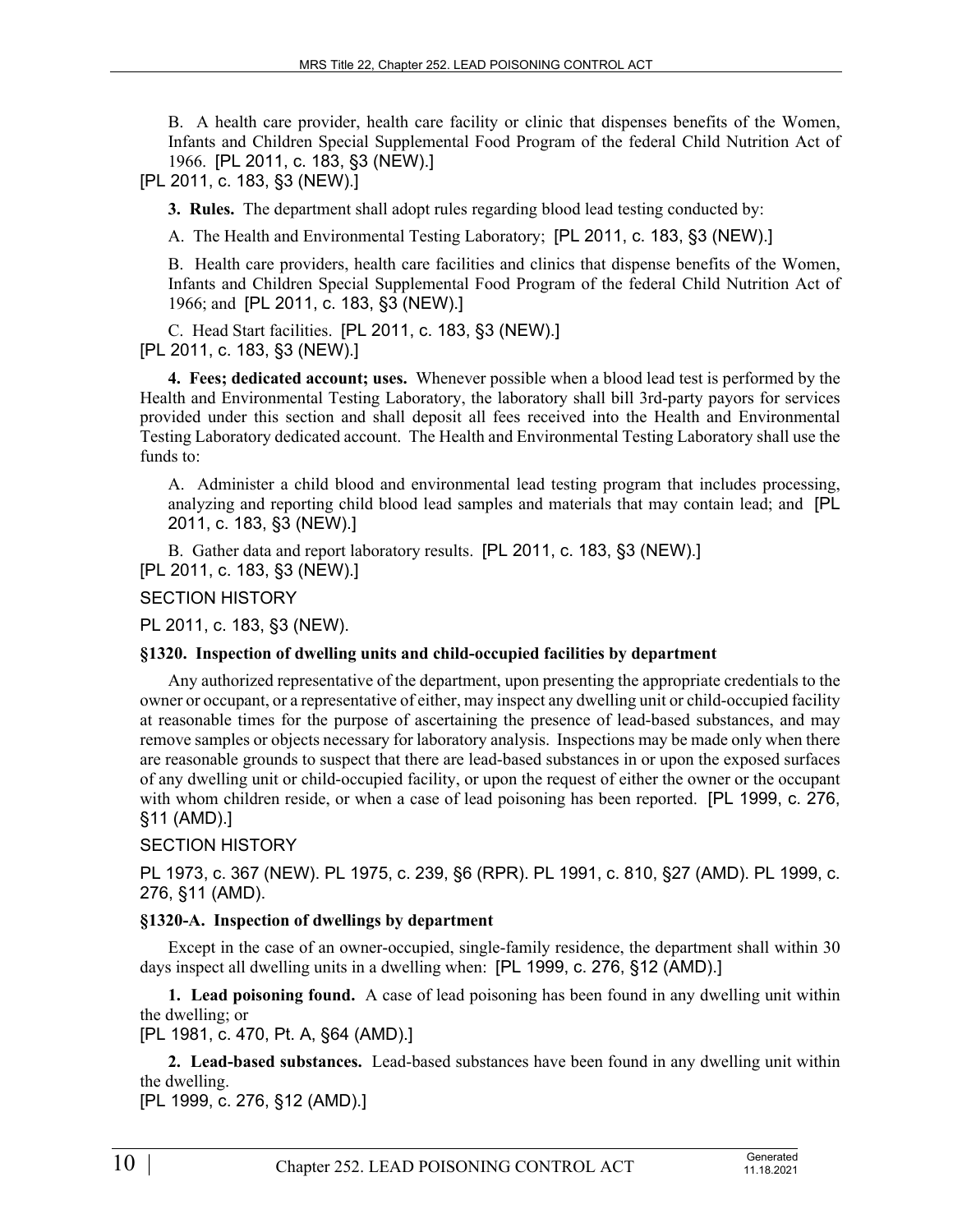The department may, at its discretion, inspect an owner-occupied single-family residence whenever a lead-poisoned child has been identified as residing in or receiving care in that residence. [PL 1999, c. 276, §12 (NEW).]

## SECTION HISTORY

PL 1975, c. 239, §7 (NEW). PL 1981, c. 470, §A64 (AMD). PL 1999, c. 276, §12 (AMD).

## **§1321. Notice and removal**

If the department determines that an environmental lead hazard exists in or on any dwelling, premises, residential child-occupied facility, child care facility, premises of a family child care provider or nursery school: [PL 2005, c. 530, §4 (AMD).]

**1. Notice posted.** The department shall post in or upon the dwelling, premises, residential childoccupied facility, child care facility, premises of the family child care provider or nursery school, in a conspicuous place or places, notice of the existence of environmental lead hazard. Notice may not be removed until the department states that the property owner has complied with the order issued pursuant to subsection 3 that the lead-based substances be removed, replaced or securely and permanently covered;

## [PL 2019, c. 100, §1 (AMD).]

**2. Notice to persons.** The department shall give notice of the existence of the environmental lead hazard to all occupants;

[PL 1991, c. 810, §28 (AMD).]

**3. Notice to owner; removal.** The department shall give notice of the existence of the environmental lead hazard to the owner and order that the lead-based substances be removed, replaced or securely and permanently covered within 30 days of receipt of the notice. If the lead-based substances can not be removed, replaced or securely and permanently covered within 30 days, the department may grant an extension of reasonable time. All lead-based paint activities must be performed in accordance with rules adopted by the Department of Environmental Protection pursuant to Title 38, chapter 12‑B. In the case of an owner-occupied, single-family residence, the department may provide technical assistance and guidance in lieu of enforcement activity at the department's discretion;

[PL 2019, c. 100, §2 (AMD).]

**4. Sale of dwelling, residential facility, child-occupied facility or nursery school.** If, before the end of the 30-day period or extension, the owner sells the dwelling, premises, child care facility, premises of the family child care provider, residential child-occupied facility or nursery school, the owner shall notify the prospective buyer of the environmental lead hazard and the new owner must assume the responsibility of carrying out the requirements of this section within the specified time period; and

[PL 2019, c. 100, §3 (AMD).]

**5. Abatement procedures.** 

[PL 1997, c. 375, §6 (RP).]

# **6. Lead-based paint activities prohibition.**

[PL 1999, c. 276, §14 (RP).]

**7. Notice filed in registry of deeds.** The department shall file in the registry of deeds in the county in which the property is located a notice of an order issued pursuant to subsection 3 that the lead-based substances be removed, replaced or securely and permanently covered. When the department determines that the property owner has complied with the order, the department shall file a notice in the registry of deeds in the county in which the property is located stating that the property owner has complied with the order. A notice filed pursuant to this subsection must contain: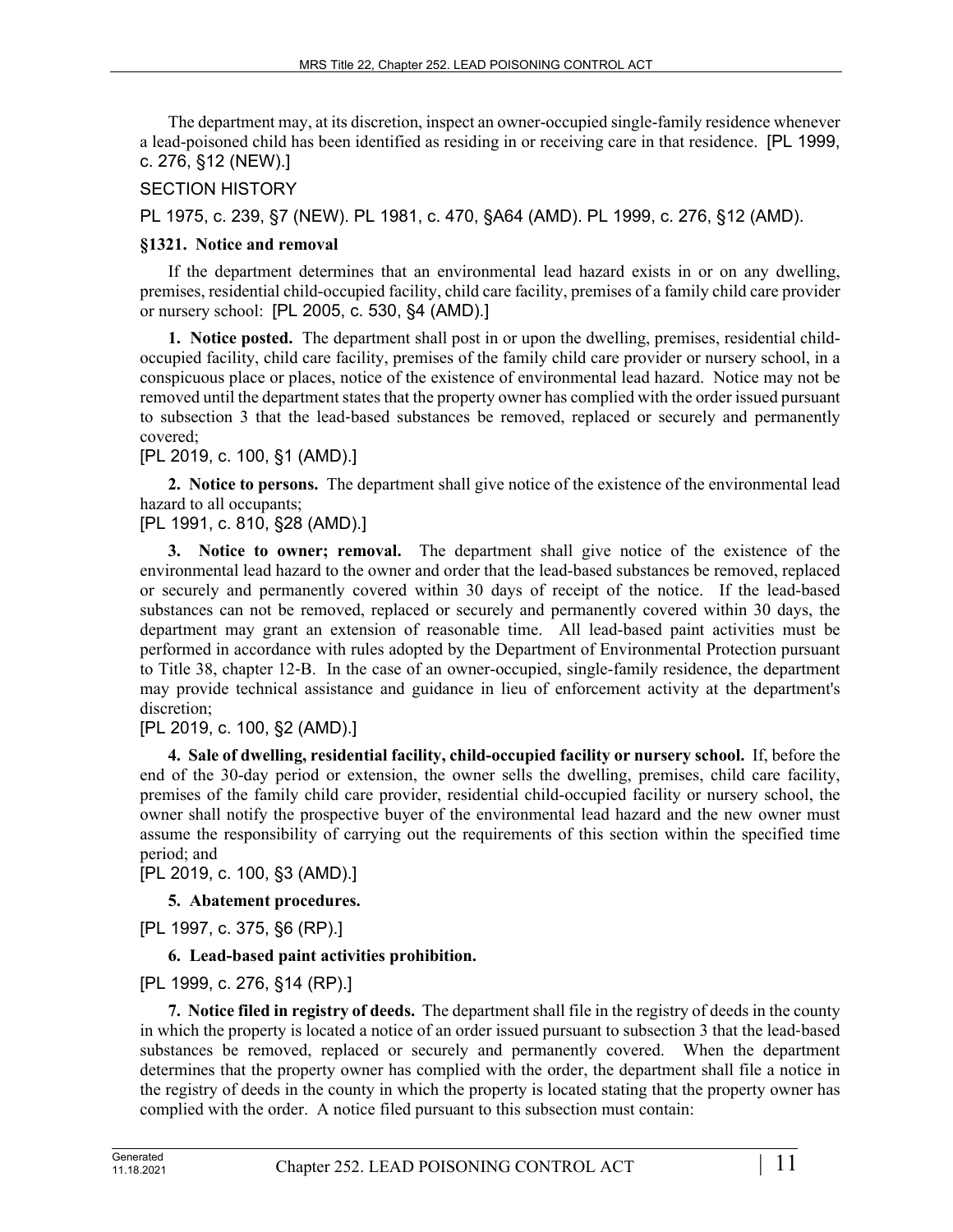A. The name of the property owner; [PL 2019, c. 100, §4 (NEW).]

B. The book and page in the registry of the property owner's deed; and [PL 2019, c. 100, §4 (NEW).]

C. A notarized signature of the person from the department filing the notice. [PL 2019, c. 100, §4 (NEW).]

A notice stating that the property owner has complied with the order must also contain the book and page of the original order. The department shall adopt rules to implement this subsection, including, but not limited to, rules establishing the form of the notice to be filed in the registry of deeds. Rules adopted pursuant to this subsection are routine technical rules as defined in Title 5, chapter 375, subchapter 2‑A.

[PL 2019, c. 100, §4 (NEW).]

#### SECTION HISTORY

PL 1973, c. 367 (NEW). PL 1975, c. 239, §8 (RPR). PL 1981, c. 470, §A65 (AMD). PL 1991, c. 810, §28 (AMD). PL 1995, c. 453, §§10-12 (AMD). PL 1997, c. 375, §§6,7 (AMD). PL 1999, c. 276, §§13,14 (AMD). PL 1999, c. 790, §A23 (AMD). PL 2003, c. 421, §§6-8 (AMD). PL 2005, c. 530, §4 (AMD). PL 2019, c. 100, §§1-4 (AMD).

#### **§1322. Child occupants**

A person may not knowingly rent a dwelling that has been posted and ordered cleared of harmful lead-based substances in accordance with section 1321. In circumstances where the presence of leadbased paint or building materials is unsuspected and becomes known when the dwelling is already rented to a family with children, the family of the children may not be evicted for that reason and the owner and occupant of the dwelling must be given written notice by the department advising of the existence of lead-based substances in the dwelling and ordering that within 30 days the lead-based substances be removed, replaced or securely and permanently covered. [PL 1999, c. 276, §15 (AMD).]

Until the owner brings any residential dwelling or premises into compliance with this Act while a tenant is occupying a dwelling unit, the owner shall move the tenant to a substitute dwelling unit upon reasonable notice. The department may, on a case-by-case basis, waive this requirement if the department determines that the implementation of interim controls sufficiently protects the residents of the unit until full abatement is achieved. The owner shall pay reasonable moving expenses and any use and occupancy charges for a substitute dwelling unit that exceed the rent for the vacated dwelling unit for which the tenant remains responsible. "Substitute dwelling unit" means a dwelling unit of like or similar accommodation and in like or similar location that is lead-safe. If the tenant fails to accept the substitute dwelling unit selected by the owner while the owner is required to bring the vacated dwelling unit into compliance with this Act or the tenant fails to remain current in rent pursuant to the lease or tenancy at will under Title 14, section 6002, including the statutory period of right to cure, the owner is not obligated beyond 10 days after completion of remediation to reimburse the tenant for any expense or inconvenience other than moving expenses and any use and occupancy charges for the substitute dwelling unit selected by the owner that exceed the rent for the vacated dwelling unit. [PL 2003, c. 421, §9 (AMD).]

#### SECTION HISTORY

PL 1973, c. 367 (NEW). PL 1975, c. 239, §9 (RPR). PL 1975, c. 293, §4 (AMD). PL 1991, c. 810, §29 (AMD). PL 1995, c. 453, §13 (AMD). PL 1999, c. 276, §15 (AMD). PL 2003, c. 421, §9 (AMD).

#### **§1322-A. Licensure of lead inspectors and lead abatement personnel**

**(REPEALED)**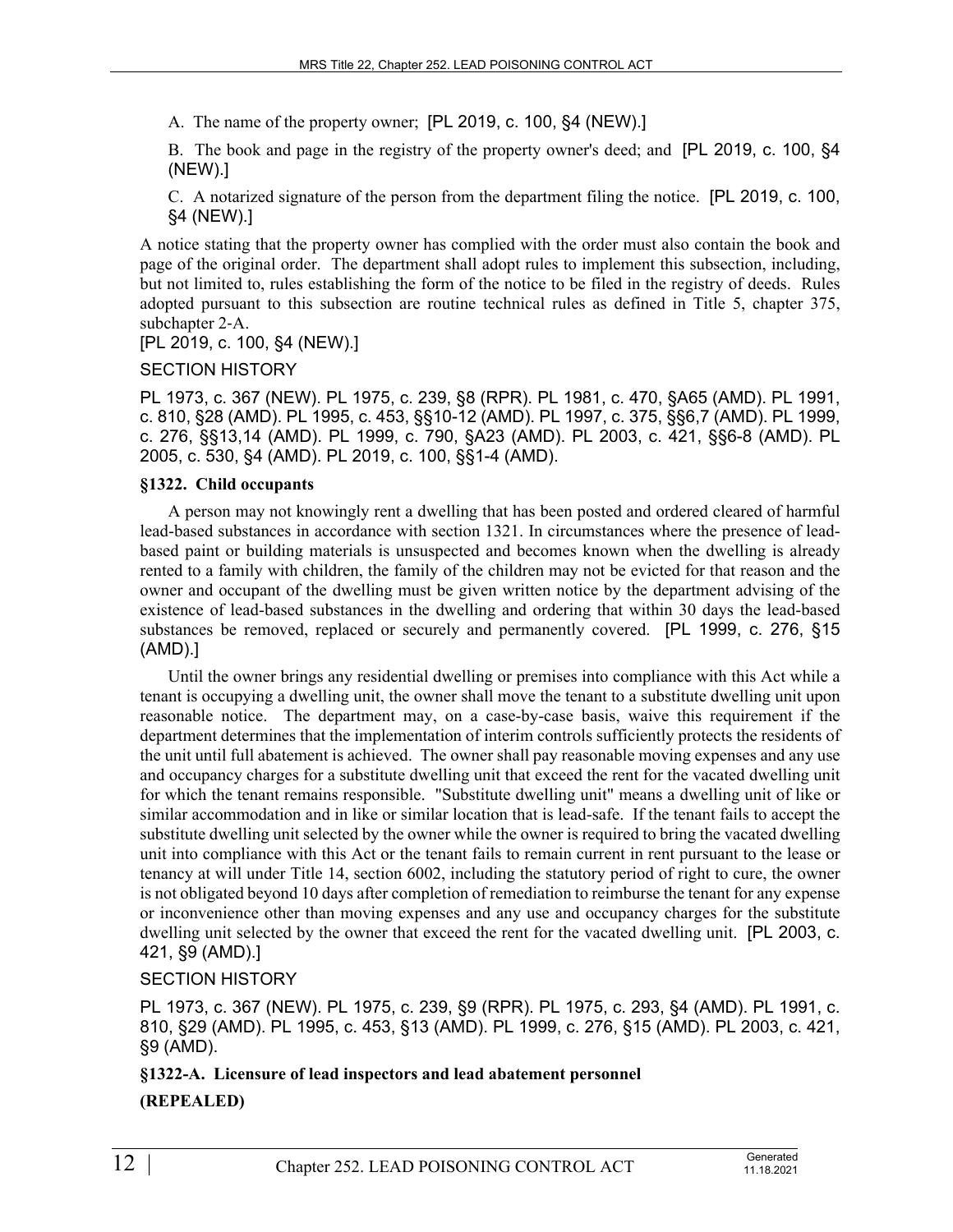SECTION HISTORY

PL 1991, c. 810, §30 (NEW). PL 1995, c. 453, §14 (AMD). PL 1997, c. 375, §8 (RP).

## **§1322-B. Training program certification**

# **(REPEALED)**

SECTION HISTORY

PL 1991, c. 810, §30 (NEW). PL 1997, c. 375, §9 (RP).

## **§1322-C. Laboratory certification**

By July 1, 1993, the department shall adopt rules regarding the analysis of lead in environmental media, including, but not limited to, air, dust, soil, paint, pewter, pottery and water and shall establish a program to certify laboratories that perform lead analysis to ensure that those laboratories comply with the rules adopted under this section. [PL 1991, c. 810, §30 (NEW).]

## SECTION HISTORY

PL 1991, c. 810, §30 (NEW).

**§1322-D. Reports and records**

## **(REPEALED)**

SECTION HISTORY

PL 1991, c. 810, §30 (NEW). PL 1999, c. 276, §16 (RP).

## **§1322-E. Lead Poisoning Prevention Fund**

**1. Fund established.** The Lead Poisoning Prevention Fund, referred to in this section as "the fund," is established within the department as a nonlapsing fund for the purposes specified in this section.

## [PL 2005, c. 403, §1 (NEW).]

**2. Sources of fund.** The fund is funded from all fees collected under section 1322‑F and from other funds accepted by the commissioner or allocated or appropriated by the Legislature. [PL 2005, c. 403, §1 (NEW).]

**3. Prevention purposes.** Allocations from the fund must be made for the following purposes:

A. Contracts for funding community and worker educational outreach programs to enable the public to identify lead hazards and take precautionary actions to prevent exposure to lead; [PL 2005, c. 403, §1 (NEW).]

B. An ongoing major media campaign to fulfill the purposes of the educational and publicity program required by section 1317‑B; [PL 2005, c. 403, §1 (NEW).]

C. Measures to prevent children's exposure to lead, including targeted educational mailings to families with children that occupy dwellings built prior to 1978 with culturally appropriate information on the health hazards of lead, the identification of lead sources, actions to take to prevent lead exposure and the importance of screening children for lead poisoning; [PL 2005, c. 403, §1 (NEW).]

D. Measures to prevent occupational exposures to lead for private and public employees, including improvements in the effectiveness of the occupational disease reporting system required in chapter 259‑A in identifying and educating health care providers, employers and lead-exposed adults about occupational lead poisoning prevention strategies; [PL 2005, c. 403, §1 (NEW).]

E. Funding an assessment of current uses of lead and the availability, effectiveness and affordability of lead-free alternatives; [PL 2007, c. 628, Pt. A, §3 (AMD).]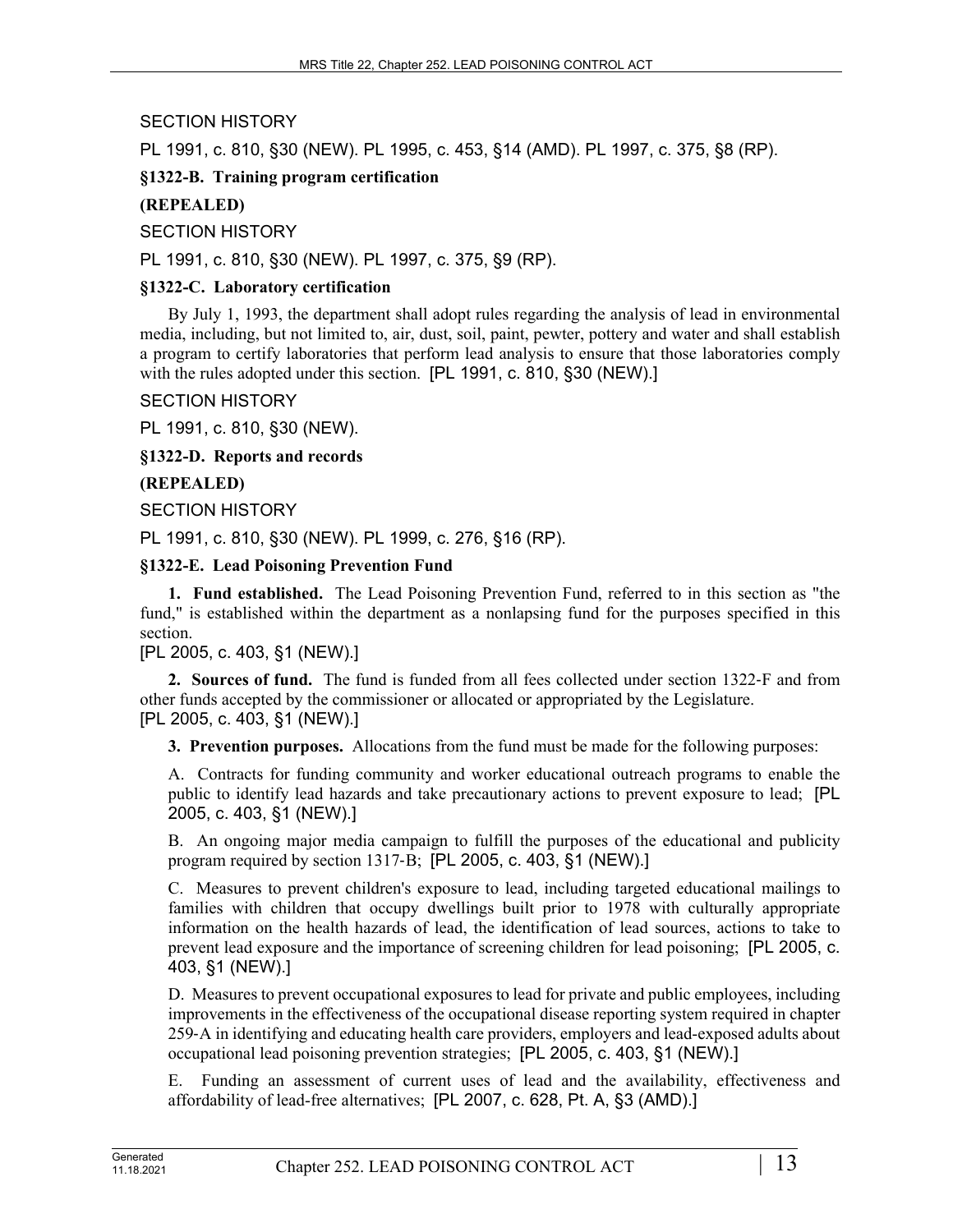F. Funding for educational programs and information for owners of rental property used for residential purposes; and [PL 2007, c. 628, Pt. A, §4 (AMD).]

G. Implementation of the lead-safe housing registry by the Department of Environmental Protection pursuant to Title 38, chapter 12‑B and achieving the goal of elimination of childhood lead poisoning risks in the State. [PL 2007, c. 628, Pt. A, §5 (NEW).]

## [PL 2007, c. 628, Pt. A, §§3-5 (AMD).]

**4. Administration.** The Bureau of Health shall administer the fund allocations with the review and advice of an advisory board established by the department pursuant to section 1323. Preference must be given to programs that reach high-risk or underserved populations. The bureau may contract for professional services to carry out the purposes of this section.

[PL 2005, c. 403, §1 (NEW).]

SECTION HISTORY

PL 2005, c. 403, §1 (NEW). PL 2007, c. 628, Pt. A, §§3-5 (AMD).

## **§1322-F. Lead poisoning prevention fee**

## **(CONTAINS TEXT WITH VARYING EFFECTIVE DATES)**

## **(WHOLE SECTION TEXT EFFECTIVE UNTIL CONTINGENCY: See T. 22, §1322-F, sub- §4)**

**1. Fee imposed.** Beginning July 1, 2006, a fee is imposed on manufacturers or wholesalers of paint sold in the State to support the Lead Poisoning Prevention Fund under section 1322‑E. The fee must be imposed at the manufacturer or wholesaler level, in the amount of 25¢ per gallon of paint estimated to have been sold in the State during the prior year, as determined by rule adopted by the department.

## [PL 2005, c. 403, §1 (NEW).]

**2. Rules.** By July 1, 2006, the department shall adopt rules to implement this section, including rules to determine which manufacturers or wholesalers of paint sold in the State are responsible for the fees imposed under subsection 1 and rules establishing the estimated number of gallons of paint sold in the State in the prior year for each manufacturer and rules determining the manner of payment. The rules must provide for waivers of payment for manufacturers and wholesalers of paint that is sold in low quantities in the State. The costs for development of these rules and for administration of the Lead Poisoning Prevention Fund must be reimbursed from the fees collected. The rules must specify that the first payment of fees is due by April 1, 2007. Rules adopted pursuant to this subsection are routine technical rules as defined in Title 5, chapter 375, subchapter 2-A. [PL 2005, c. 403, §1 (NEW).]

**3. Enforcement.** The Attorney General shall enforce payment of fees under this section through an action in Superior Court in Kennebec County and may collect costs and attorney's fees. [PL 2005, c. 403, §1 (NEW).]

**4. Contingent repeal.** This section is repealed when the Commissioner of Health and Human Services certifies that a period of 24 months has elapsed since the Department of Health and Human Services identified a child with an elevated blood lead level through screening by health care providers under section 1317‑C. The Commissioner of Health and Human Services shall provide notice to the Secretary of the Senate, the Clerk of the House of Representatives and the Office of the Revisor of Statutes when this condition has been met. For purposes of this subsection, "elevated blood lead level" means a confirmed level of blood lead that is equal to or exceeds 5 micrograms per deciliter. [PL 2019, c. 479, §3 (AMD).]

## SECTION HISTORY

PL 2005, c. 403, §1 (NEW). PL 2007, c. 628, Pt. A, §6 (AMD). PL 2019, c. 479, §3 (AMD).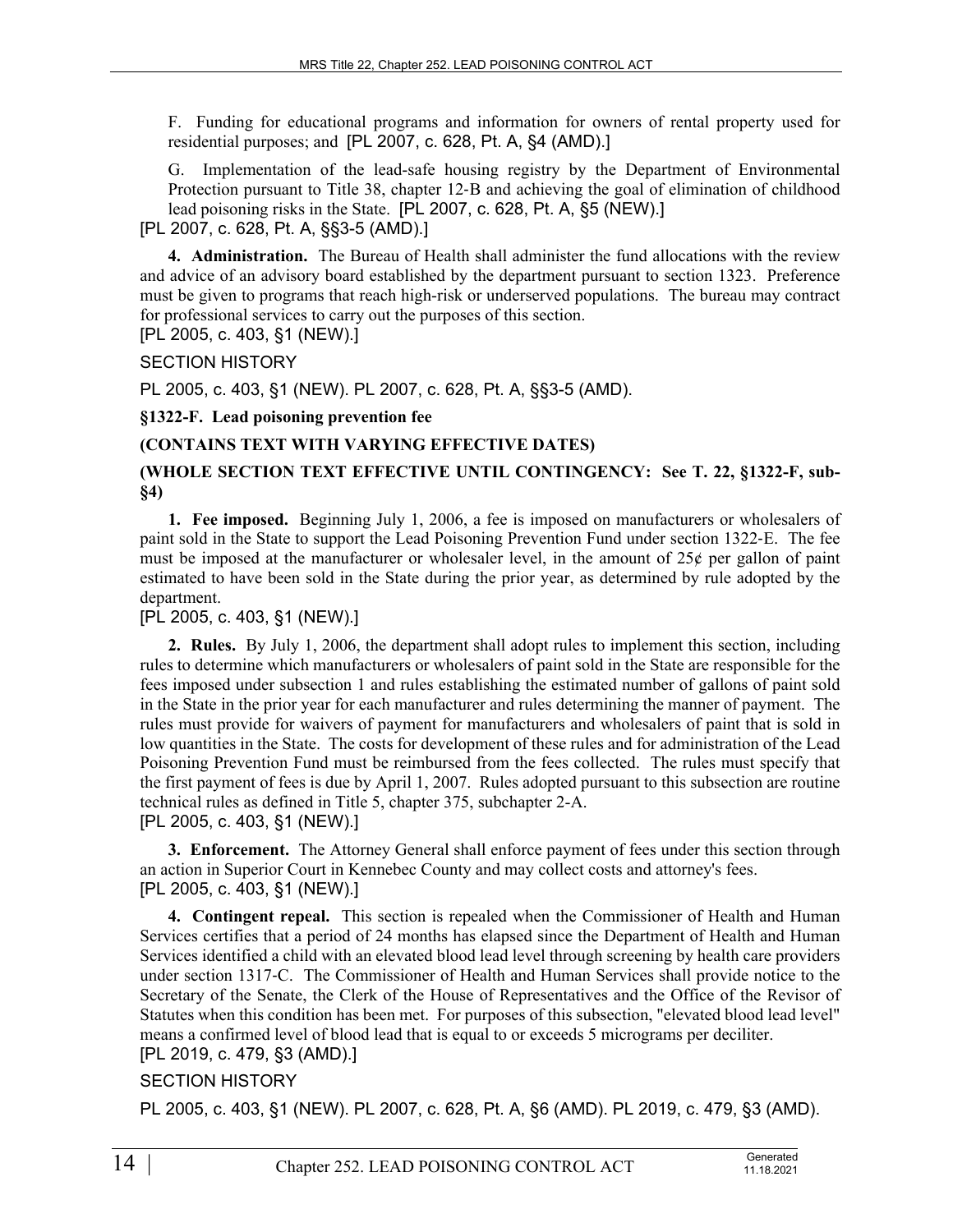## **§1323. Rules**

The department shall adopt rules to carry out the purposes of this chapter and to ensure that state law relating to lead poisoning satisfies minimum requirements of federal law in all respects. The rules may address, but are not limited to, the following: [PL 1995, c. 453, §15 (AMD).]

**1. Lead-based substances.** Prohibiting the sale or use of lead-based substances; [PL 1991, c. 810, §31 (NEW).]

**2. Screening.** Screening children for lead poisoning; [PL 1991, c. 810, §31 (NEW).]

### **3. Inspections; tests; abatement.**

[PL 1997, c. 375, §10 (RP).]

**3-A. Department inspections.** Performing inspections of residential child-care facilities, preschool facilities and other dwellings for the purpose of determining the existence of environmental lead hazards;

[PL 1997, c. 375, §11 (NEW).]

**4. Training programs.** 

[PL 1997, c. 375, §12 (RP).]

**5. Licenses.** 

[PL 1997, c. 375, §12 (RP).]

**6. Laboratory certification.** Certifying laboratories to conduct analysis of lead-based substances; [PL 1991, c. 810, §31 (NEW).]

**7. Notice.** Notifying owners and occupants of environmental lead hazards and posting lead hazard warnings;

[PL 1991, c. 810, §31 (NEW).]

**8. Records.** Keeping records of lead poisoning investigations; [PL 1991, c. 810, §31 (NEW).]

**9. Fees.** Establishing fees for services performed under this chapter; [PL 2001, c. 683, §5 (AMD); PL 2001, c. 683, §10 (AFF).]

**10. Advisory boards.** Establishing boards or commissions to advise the department regarding lead poisoning; and

[PL 2001, c. 683, §5 (AMD); PL 2001, c. 683, §10 (AFF).]

**11. Risk assessment and testing.** Developing the lead poisoning risk assessment tool and the requirements for its administration and testing for blood lead levels, pursuant to section 1317‑D. [PL 2001, c. 683, §6 (NEW); PL 2001, c. 683, §10 (AFF).]

#### SECTION HISTORY

PL 1973, c. 367 (NEW). PL 1975, c. 239, §10 (AMD). PL 1975, c. 293, §4 (AMD). PL 1977, c. 694, §336 (RPR). PL 1991, c. 810, §31 (AMD). PL 1995, c. 453, §§15,16 (AMD). PL 1997, c. 375, §§10-12 (AMD). PL 2001, c. 683, §§5,6 (AMD). PL 2001, c. 683, §10 (AFF).

## **§1324. No impairment to civil damages; local ordinances**

Nothing in this chapter shall be interpreted or applied in any manner to defeat or impair the right of any person, entity, municipality or other political subdivision to maintain an action or suit for damages sustained or equitable relief or for violation of an ordinance by reason of or in connection with any violation of this chapter. [PL 1973, c. 367 (NEW).]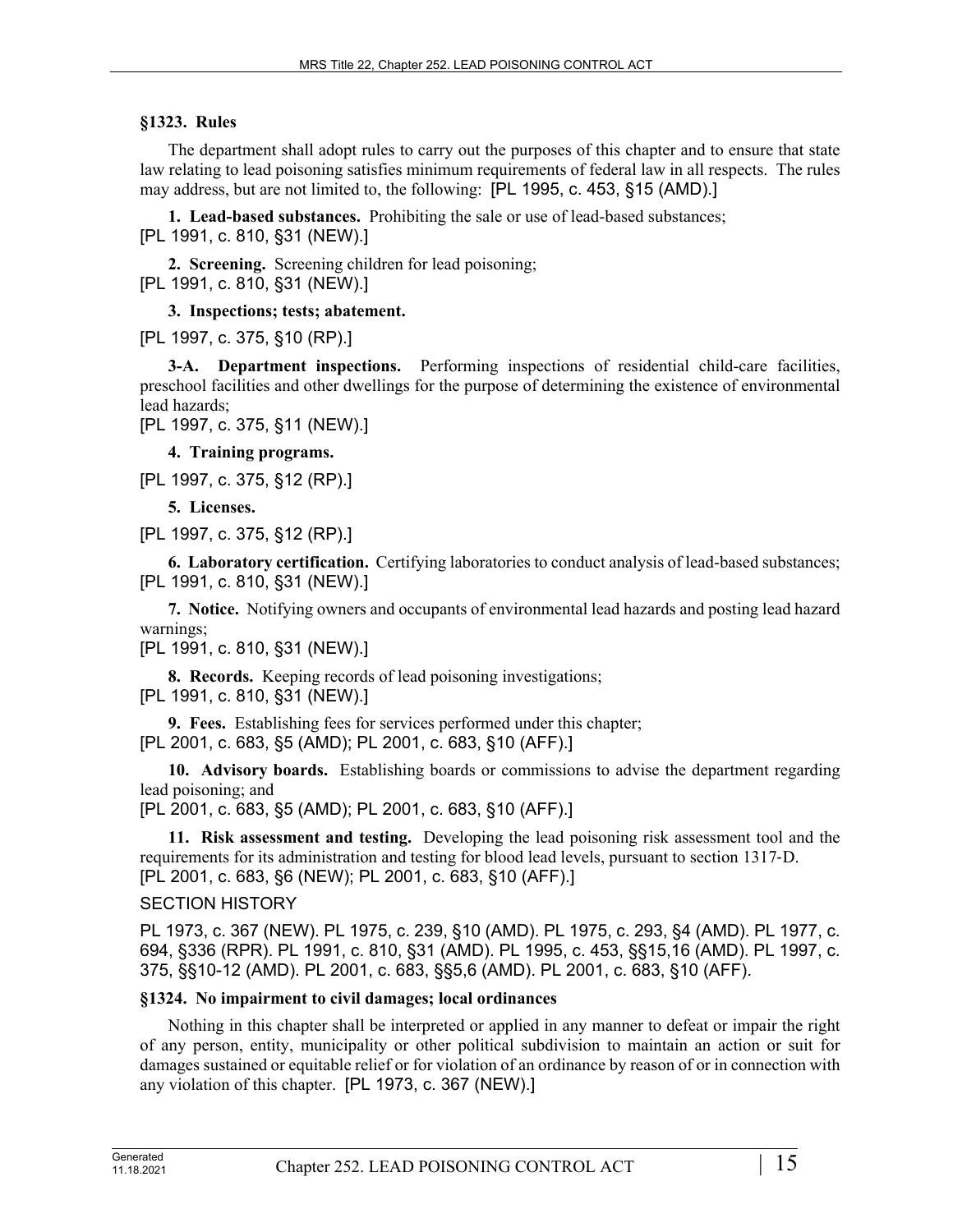This chapter shall not prevent any municipality or other political subdivision from enacting any enforcing ordinances which establish a system of lead poisoning control that provide the same or higher standards than those provided in this chapter. [PL 1973, c. 367 (NEW).]

### SECTION HISTORY

PL 1973, c. 367 (NEW).

**§1324-A. Liability of owners; damages**

### **(REPEALED)**

### SECTION HISTORY

PL 1975, c. 239, §11 (NEW). PL 1991, c. 810, §32 (AMD). PL 1995, c. 453, §17 (RPR). PL 1995, c. 572, §1 (AMD). PL 1997, c. 375, §13 (AMD). MRSA T. 22 §1324-A, sub-§4 (RP).

## **§1325. Violation**

A person who violates any section of this chapter or rules adopted pursuant to this chapter commits a Class E crime. In addition, other than for a violation covered under section 1316‑A, the department may, in accordance with Title 5, chapter 375, subchapter 4, impose an administrative penalty not to exceed \$500 for a violation of this chapter or rules adopted pursuant to this chapter. Each day a violation continues constitutes a separate offense. Violations existing within individual dwelling units are considered separate violations. An action commenced by the department to enforce any administrative penalty imposed under this section may be brought in the name of the State in the Superior Court in the county where the violation occurred or in Kennebec County and must be prosecuted by the Attorney General. The court shall award to the State all costs in bringing the enforcement action as well as reasonable interest on penalties not paid. This section does not limit the authority of the Department of Environmental Protection to seek penalties for violations under the authority of Title 38, section 349. All penalties and awards collected under this section must be deposited in the Lead Poisoning Prevention Fund established under section 1322-E. [PL 2015, c. 267, Pt. LLLL, §2 (AMD).]

## SECTION HISTORY

PL 1973, c. 367 (NEW). PL 1975, c. 239, §12 (AMD). PL 1991, c. 810, §33 (AMD). PL 1999, c. 276, §17 (AMD). PL 2015, c. 267, Pt. LLLL, §2 (AMD).

## **§1326. Injunction requiring removal**

If the lead-based substance remains an environmental lead hazard at the expiration of 30 days or at the expiration of an extension given by the commissioner pursuant to section 1321, that is a violation of this chapter and the State, in addition to any other remedies it has, may seek a mandatory injunction ordering the environmental lead hazard removed by a suitable 3rd party at the expense of the owner of the dwelling, premises, residential child-occupied facility, child care facility, premises of the family child care provider or nursery school. [PL 2015, c. 267, Pt. LLLL, §3 (AMD).]

## SECTION HISTORY

PL 1975, c. 239, §13 (NEW). PL 1991, c. 810, §34 (AMD). PL 1995, c. 453, §18 (AMD). PL 2003, c. 421, §10 (AMD). PL 2005, c. 530, §5 (AMD). PL 2015, c. 267, Pt. LLLL, §3 (AMD).

## **§1327. Essential maintenance practices**

Notwithstanding any other provision of law, an owner of a building constructed prior to 1978 that is rented for residential purposes or used as a preschool facility may perform essential maintenance practices as defined under rules of the Department of Environmental Protection, chapter 424, "Lead Management Regulations." [PL 1999, c. 276, §18 (AMD).]

## **1. Precautions.**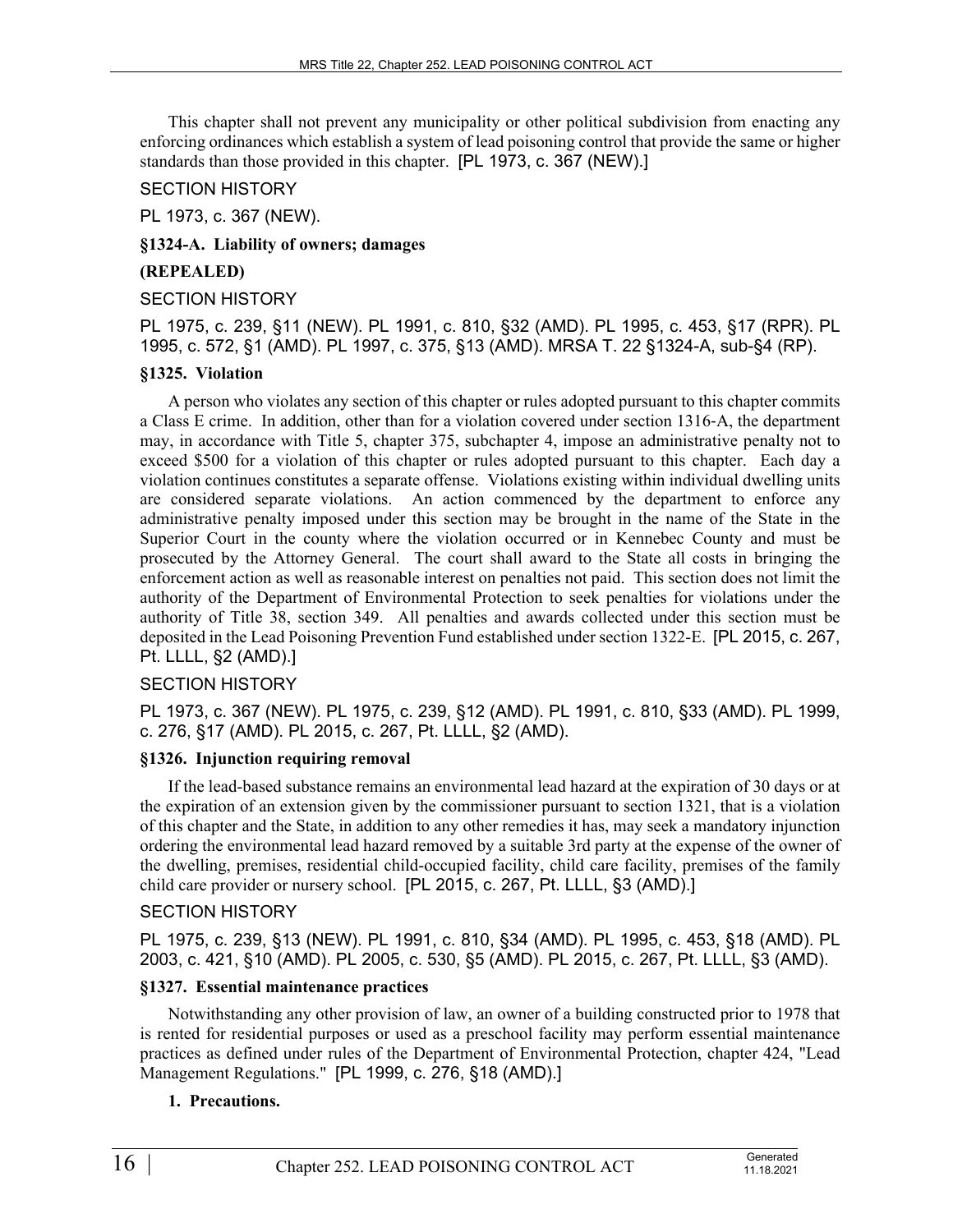[PL 1999, c. 276, §18 (RP).]

**2. Checks.** 

[PL 1999, c. 276, §18 (RP).]

**3. Removes or stabilizes paint.** 

[PL 1999, c. 276, §18 (RP).]

**4. Repairs.** 

[PL 1999, c. 276, §18 (RP).]

**5. Provides information.** 

[PL 1999, c. 276, §18 (RP).]

SECTION HISTORY

PL 1995, c. 453, §19 (NEW). PL 1999, c. 276, §18 (AMD).

**§1328. Residential real property disclosure statement forms**

**(REPEALED)**

SECTION HISTORY

PL 2005, c. 339, §2 (NEW). PL 2011, c. 96, §4 (RP).

### **§1329. Lead poisoning warning statement**

**1. Display of poster; availability of brochure.** A retailer, store or commercial establishment that offers paint or other supplies intended for the removal of paint shall display a poster in a prominent and easily visible location and make available to its customers brochures containing statements that the dry sanding or scraping of paint in dwellings built before 1978 is dangerous and that the improper removal of old paint is a significant source of lead dust and the primary cause of lead poisoning. The poster and brochure must also inform consumers about where they may obtain more information on lead poisoning and paint removal.

[PL 2007, c. 628, Pt. A, §7 (NEW).]

**2. Posters and brochures.** The department shall produce posters and brochures to meet the requirements of subsection 1 and shall provide paper copies of the posters and brochures to retailers, stores and commercial establishments and post copies for downloading on the department's website. A retailer, store or commercial establishment may display posters and provide brochures that differ from those provided by the department if the posters and brochures provide the information required under subsection 1.

[PL 2007, c. 628, Pt. A, §7 (NEW).]

SECTION HISTORY

PL 2007, c. 628, Pt. A, §7 (NEW).

#### **§1330. Report**

The department shall report to the joint standing committee of the Legislature having jurisdiction over health and human services matters whenever the federal Department of Health and Human Services, Centers for Disease Control and Prevention adopts a new blood lead reference level based on the 97.5th percentile of blood lead levels in children established by a national health and nutrition examination survey. [PL 2019, c. 201, §2 (NEW).]

## SECTION HISTORY

PL 2019, c. 201, §2 (NEW).